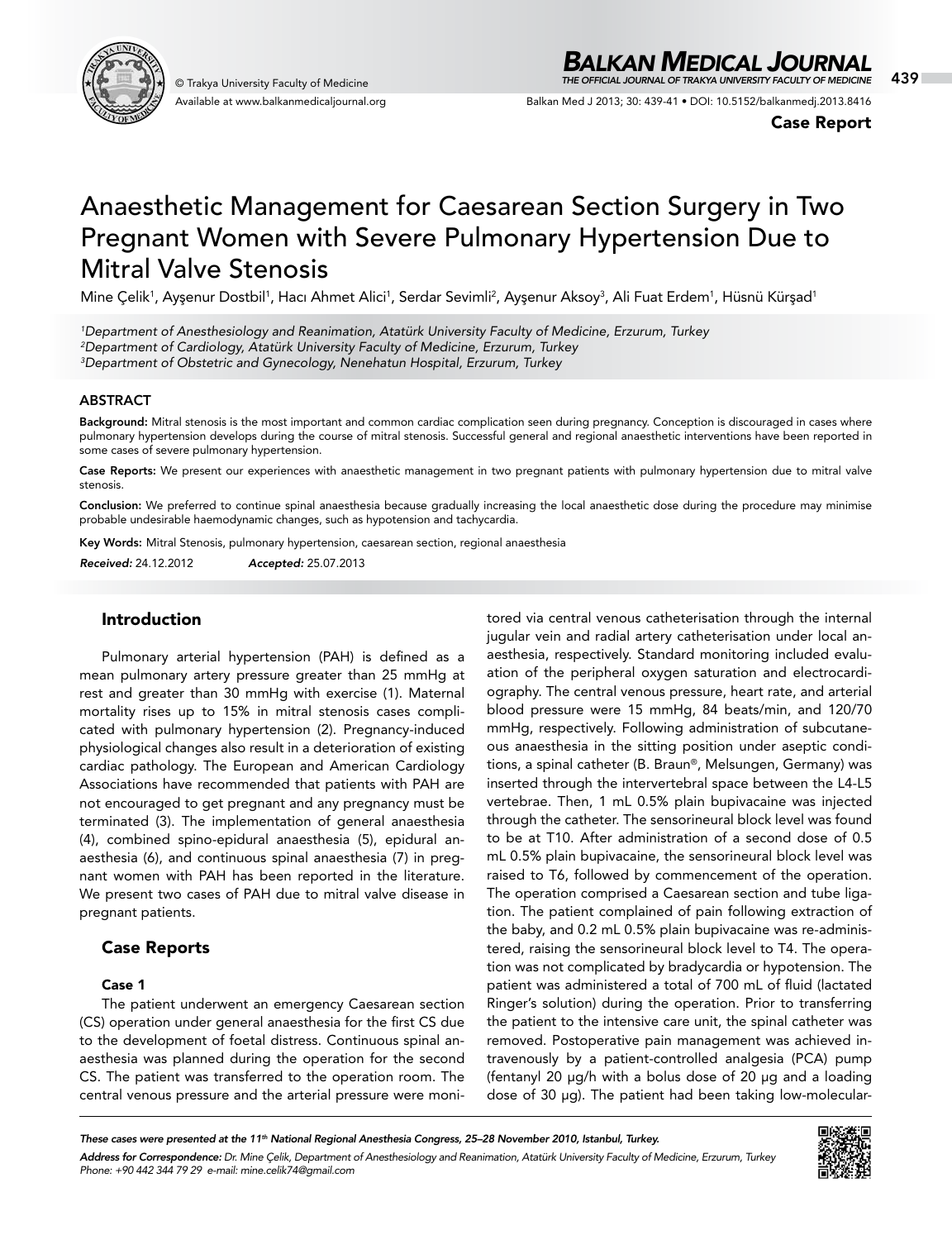|                                                                                           | Case 1                                                                                                                 |                                                                                                                                                                                | Case 2                                                                                                                                                      |
|-------------------------------------------------------------------------------------------|------------------------------------------------------------------------------------------------------------------------|--------------------------------------------------------------------------------------------------------------------------------------------------------------------------------|-------------------------------------------------------------------------------------------------------------------------------------------------------------|
|                                                                                           | 1st CS                                                                                                                 | $2nd$ CS                                                                                                                                                                       |                                                                                                                                                             |
| Age (years)                                                                               | 24                                                                                                                     | 31                                                                                                                                                                             | 30                                                                                                                                                          |
| Gestation week                                                                            | 35                                                                                                                     | 38                                                                                                                                                                             | 37                                                                                                                                                          |
| History                                                                                   | Open mitral commissurotomy<br>at 10 years of age                                                                       | Open mitral commissurotomy<br>at 10 years of age                                                                                                                               | Balloon valvuloplasty at 25 years<br>of age                                                                                                                 |
| Physical<br>examination                                                                   | Ortopnoea, dyspnoea,<br>peripheral edemas, S3 Gallop                                                                   | Peripheral edemas (+3),<br>dyspnoea, S3 gallop rhythm                                                                                                                          | Severe orthopnoea, dyspnoea,<br>peripheral edemas (+3)                                                                                                      |
| <b>ECHO</b> findings                                                                      | Moderate degree of mitral<br>stenosis (mitral valve area=<br>1.2 cm <sup>2</sup> ), severe tricuspid<br>regurgitation, | Severe mitral stenosis (mitral<br>valve area=0.9 cm <sup>2</sup> ),<br>severe tricuspid regurgitation,<br>PAP=50 mmHg                                                          | Mitral valve area=1.9 cm <sup>2</sup> (1.2<br>cm <sup>2</sup> before the balloon<br>valvuloplasty),<br>PAP=60 mmHg                                          |
|                                                                                           | PAP=45 mmHg                                                                                                            |                                                                                                                                                                                |                                                                                                                                                             |
| NYHA class                                                                                | Class 3                                                                                                                | Class 4                                                                                                                                                                        | Class 4                                                                                                                                                     |
| Medication                                                                                | Furosemide 40 mg twice daily,<br>metoprolol succinate 100 mg<br>once daily                                             | Metoprolol succinate 50 mg<br>and furosemide 40 mg twice<br>daily                                                                                                              | Metoprolol succinate 50 mg,<br>furosemide 40 mg twice daily.                                                                                                |
| Cause of<br>Caesarean<br>delivery                                                         | Development of foetal distress.<br>Performed emergent<br>Caesarean delivery                                            | Previous Caesarean section                                                                                                                                                     | The cardiologist decided for<br>termination of pregnancy due to<br>patient's clinical status (pulmonary<br>edema)                                           |
| Type of<br>anaesthesia                                                                    | General anaesthesia                                                                                                    | Continuous spinal anaesthesia                                                                                                                                                  | Continuous spinal anaesthesia                                                                                                                               |
| Discharge time                                                                            | 7 days                                                                                                                 | 3 days                                                                                                                                                                         | 5 days                                                                                                                                                      |
| Outcome                                                                                   | Mother and baby are healthy.<br>Pregnancy was banned for<br>patient                                                    | Mother and baby are healthy.<br>Recommendations about diuretic<br>usage and subsequent outpatient<br>cardiology visits. Two years later,<br>she underwent mitral valvuloplasty | Mother and baby are healthy.<br>Recommendations about diuretic<br>usage and subsequent outpatient<br>cardiology visits. Pregnancy was<br>banned for patient |
| CS: caesarean section: PAP: pulmonary arterial pressure: NYHA: New York heart association |                                                                                                                        |                                                                                                                                                                                |                                                                                                                                                             |

#### Table 1. Demographic properties, preoperative condition, and outcome of patients

CS: caesarean section; PAP: pulmonary arterial pressure; NYHA: New York heart association

weight heparin treatment throughout the pregnancy period. Following the removal of the spinal catheter, the same antithrombotic therapy was reinstituted. The patient was closely monitored by a cardiologist for 24 hours in the intensive care unit.

#### Case 2

Preanaesthetic monitoring was performed as Case 1. The central venous pressure, heart rate, and arterial blood pressure were 20 mmHg, 85 beats/min, and 110/60 mmHg, respectively. Continuous spinal anaesthesia was administered through the intervertebral space between the L4-L5 vertebrae. Then, 1mL 0.5% of plain bupivacaine was administered to the patient in a sitting position, following which she was returned to a supine position. An additional dose of 0.5 mL 0.5% bupivacaine was re-injected after checking that the sensorineural level was at T7. The operation was commenced when the sensorineural level was raised to T4. The arterial blood pressure dropped by 20%, and 15 mg of ephedrine was administered. No bradycardia was observed. The patient

was administered a total of 500 mL fluid (0.09% NaCl solution) during the operation. Following the removal of the spinal catheter, postoperative analgesia was achieved intravenously with a PCA pump (fentanyl 20 μg/h with a bolus dose of 20 μg and a loading dose of 30 μg). Low-molecular-weight heparin, which had been suspended 24 hours before the operation, was reinstituted.

### **Discussion**

The intravascular volume increases by 50% during pregnancy. Consequently, the filling pressure of the left atrial and pulmonary veins rises. Moreover, the increased heart rate reduces the left ventricular filling time. These physiological changes lead to serious haemodynamic problems in patients with mitral stenosis (2).

There is no currently no consensus on the choice of anaesthetic management, which depends on the severity of the disease. A review of case presentations published between 1997 and 2007 revealed a higher rate of maternal mortality